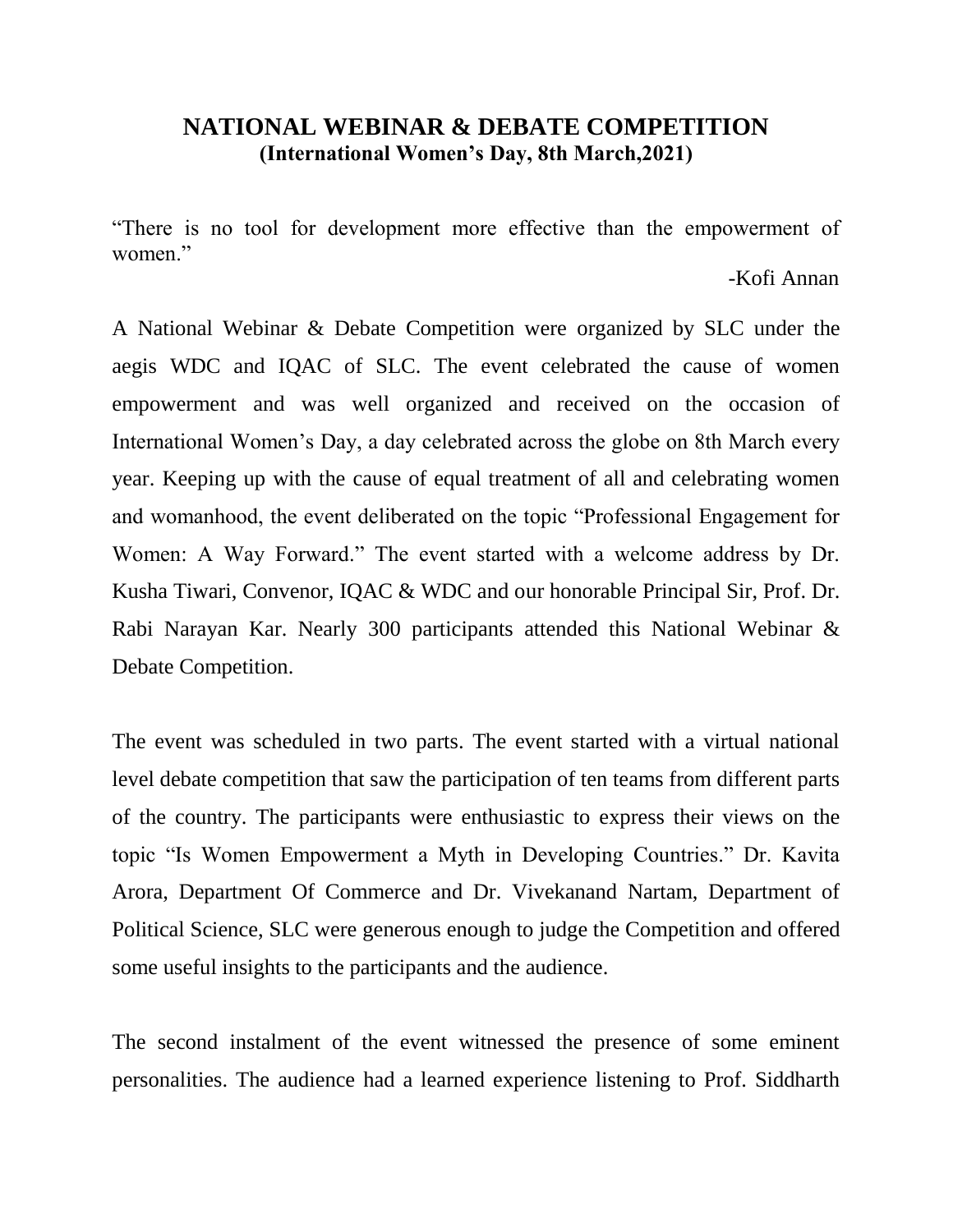Mishra from VIPS,IP University, Delhi, Ms. Alice Vaz R,IAS, Delhi and Prof. Sriparna Basu from FORE School of Management. All the eminent Speakers expressed their views on women empowerment and how it had become the need of the hour. The Speakers appreciated the efforts and vision of the College for taking up this cause. The entire session was well applauded by the audience as they raised their doubts and shared their experience of the webinar. The webinar concluded with a vote of thanks to the eminent speakers, our Principal for being so foreseeing and the WDC &IQAC for their efforts to make the event a huge success

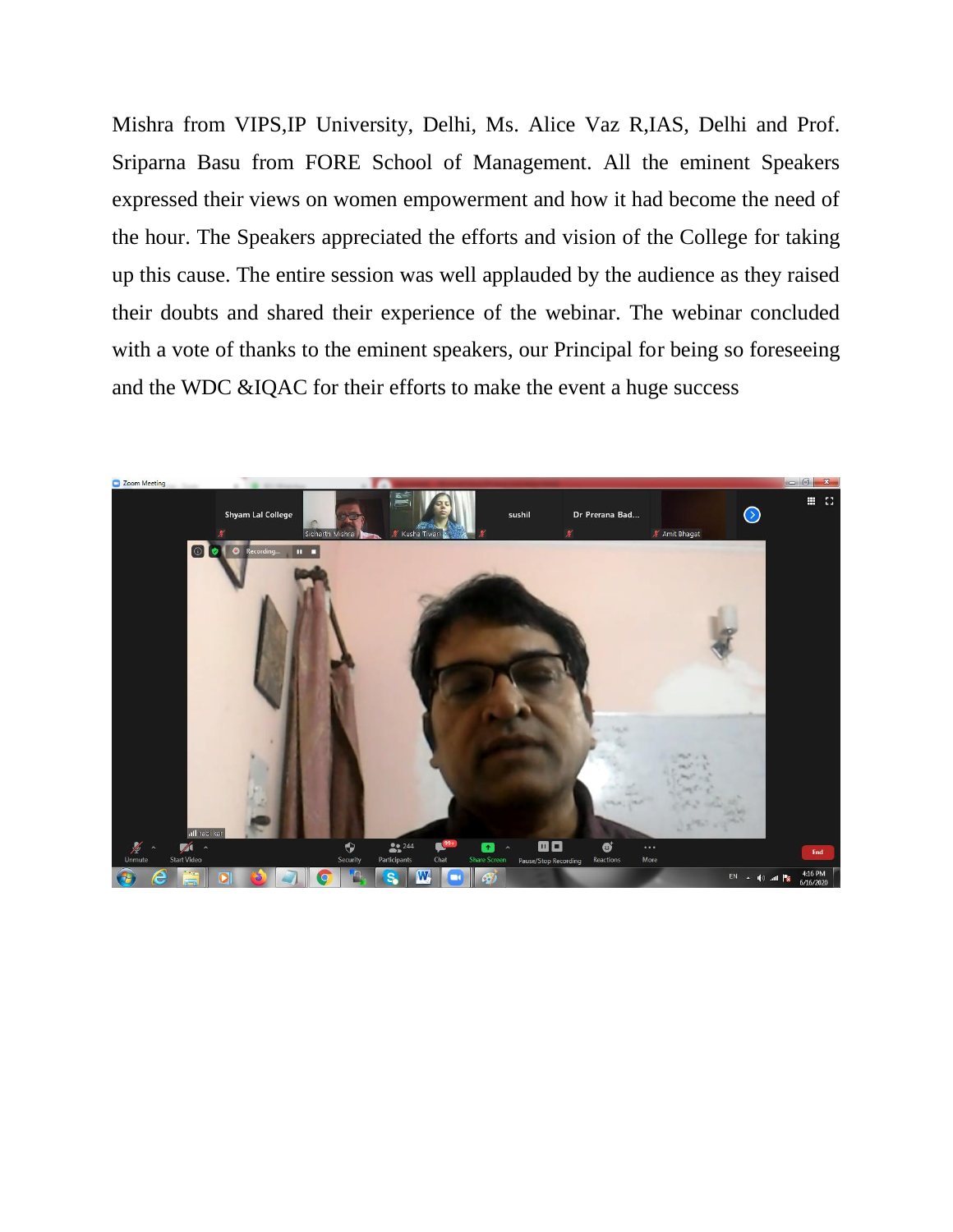

### **For More Pics:**

<https://www.facebook.com/photo/?fbid=1322901874832103&set=pcb.1322905331498424>

## **Poster:**